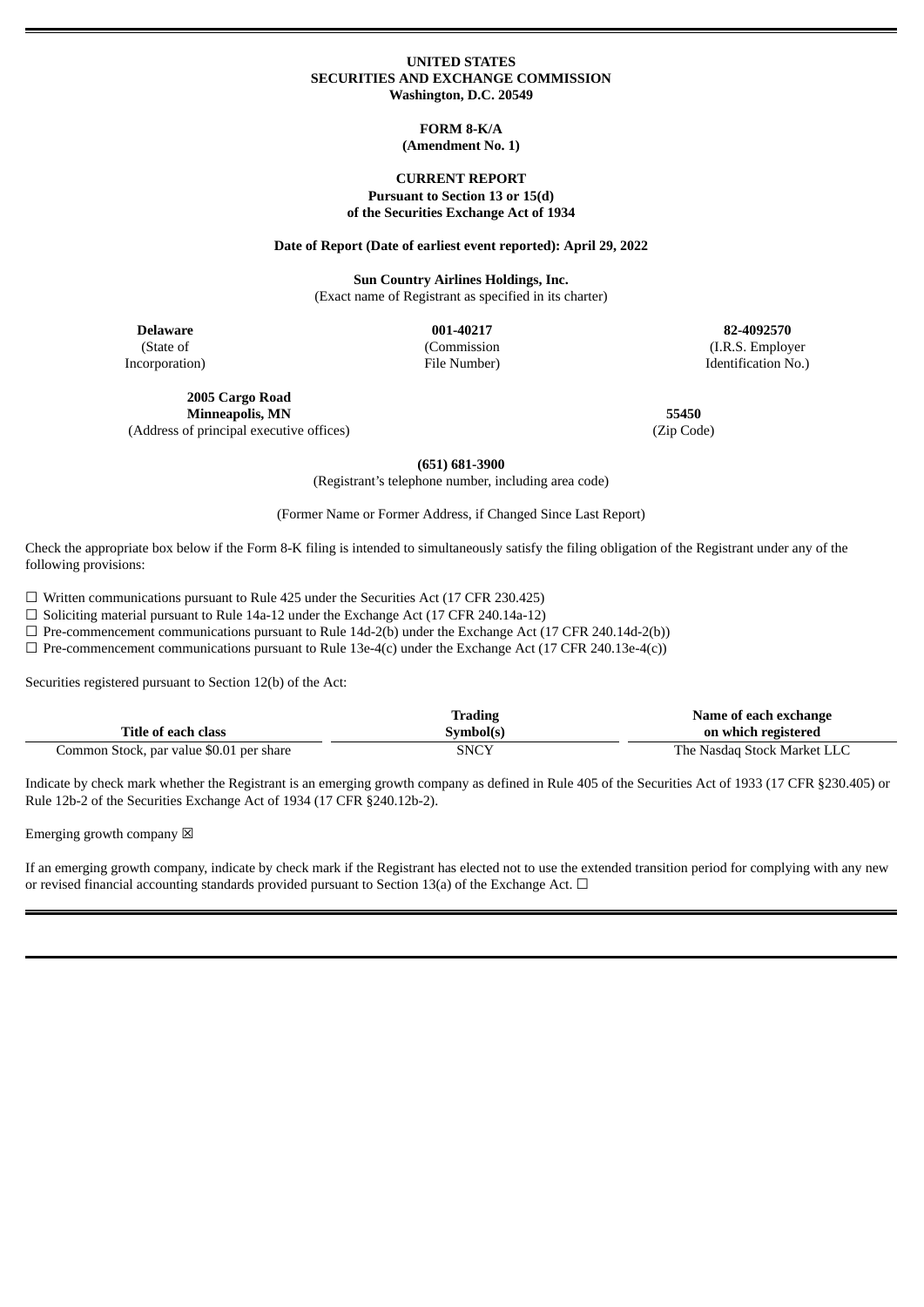## Item 5.02 Departure of Directors or Certain Officers; Election of Directors; Appointment of Certain Officers; Compensatory **Arrangements of Certain Officers.**

This Amendment No. 1 to Current Report on Form 8-K/A (this "Amendment") amends certain information included in the Current Report on Form 8-K filed by Sun Country Airlines Holdings, Inc. (the "Company") on April 29, 2022 (the "Original Form 8-K") regarding the appointment of Patrick O'Keeffe as a member of the Board of Directors (the "Board") of the Company, effective April 29, 2022. At the time of filing of the Original Form 8-K, the Board had not appointed Mr. O'Keeffe to serve on any of its committees. This Amendment is being filed to report that, on May 4, 2022, the Board appointed Mr. O'Keeffe to serve on the Compensation Committee and the Nominating and Corporate Governance Committee, effective immediately.